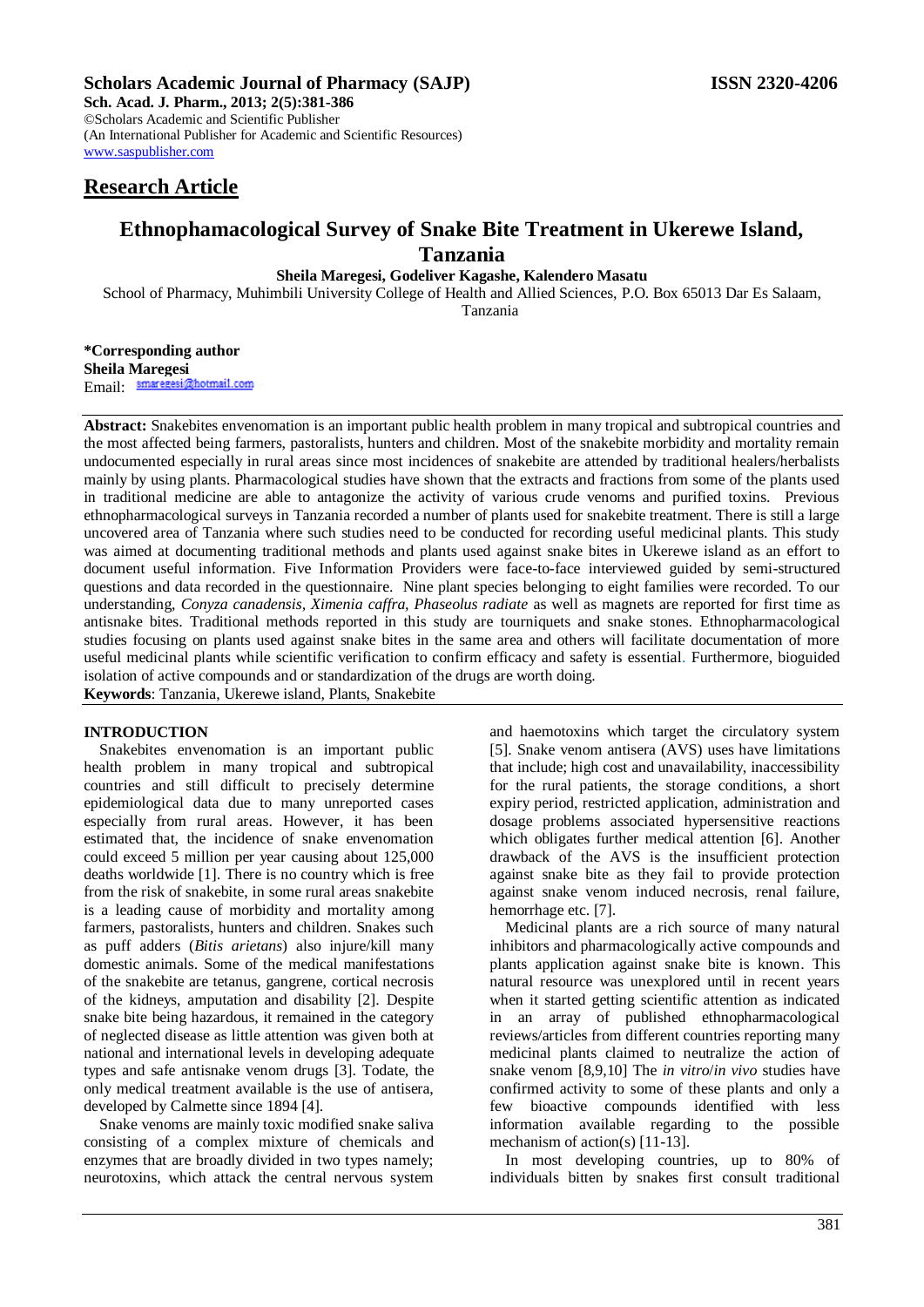practitioners before visiting a medical centre [14, 15]. In Tanzania the magnitude of suffering caused by the snakebite cannot be estimated due to the poor documentation on both morbidity and mortality cases. This is due to a number of reasons including local logistic problems and many unreported cases occurring in rural/remote areas and victims fully attended by traditional healers.

Although some Tanzanian plants are reported for treatment of snakebite, there had never been a systematic recording of these plants/products. Thus, many plants are yet to be documented especially in unreached places by the previous ethnomedical studies.



[http://www.nationsonline.org/oneworld/map/ta nzania-administrative-map.html

## **Information collection and Plant identification**

Semi-structured face-to-face interview guided by questions set in the questionnaire were conducted with information providers (see Annex). Each information providers was interviewed privately in their homes on different days using both Kerewe (vernacular) and Swahili (national) languages. The data for each mentioned plant was recorded in spaces provided in the questionnaire. The mentioned plants were then collected to prepare the herbaria. Plant identification was done by Senior Botany technicians (Mr. Frank Mbago and Mr. Haji Selemani) at the department of Botany University of Dar Es Salaam.

### **RESULTS AND DISCUSSION**

Ukerewe is an island rich of flora and fauna where part of the population is still bound to traditional beliefs including traditional medicines. Its geographical location, poor infrastructure and social culture factors are among other reasons that made this area less attractive to the ethnopharmacological studies undertaken by the previous teams. Our group has one candidate originating from Ukerewe island. This was advantageous as it facilitated getting reliable data from IPs who consisted of one traditional healer and four knowledgeable people, all male and aged above 50

This work was conducted in Ukerewe island aiming at documenting traditional methods and products used as anti-snake bite as an effort to document useful information.

### **EXPERIMENTAL SECTION Study Area**

The study was carried out in December, 2012 for the period of ten days covering Nansio and Buhima villages situated in Ukerewe island, Tanzania. Ukerewe has an area of about 530 km² and is the largest island in Lake Victoria and the largest inland island in Africa (figure 1).



Tanzania [Map data ©2013 Google]

years. Among them, the traditional healer was more thorough in his explanations and knew all mentioned plants and methods. He was very trusted and dependable in treating snake bites in the study area as indicated by local population.

All IPs were aware of the fact that some snakes are not poisonous. However, despite not being able to identifying the snake, they treat the victims. Since in most cases the biting snakes are not identified and the treatments could be applied on dry snakebites i.e. bites from non-venomous snakes such treatment are either for the wound healing and or provision of activity against pathogenic microbial organisms such as *Clostridium tetani* introduced to the wound from snake's saliva and fangs [16]. The very interesting observation was awareness of all IPs on reporting that, treatment of snake bite needs instant attention as in delayed situations, the medicine they give are likely to be ineffective.

#### **Plants of Ukerewe used against snake bite**:

Nine plant species belonging to eight families were recorded as presented in the Table. Dosage forms comprised of seven liquid preparations (decoctions or juice) administered orally and two semi solid (pastes)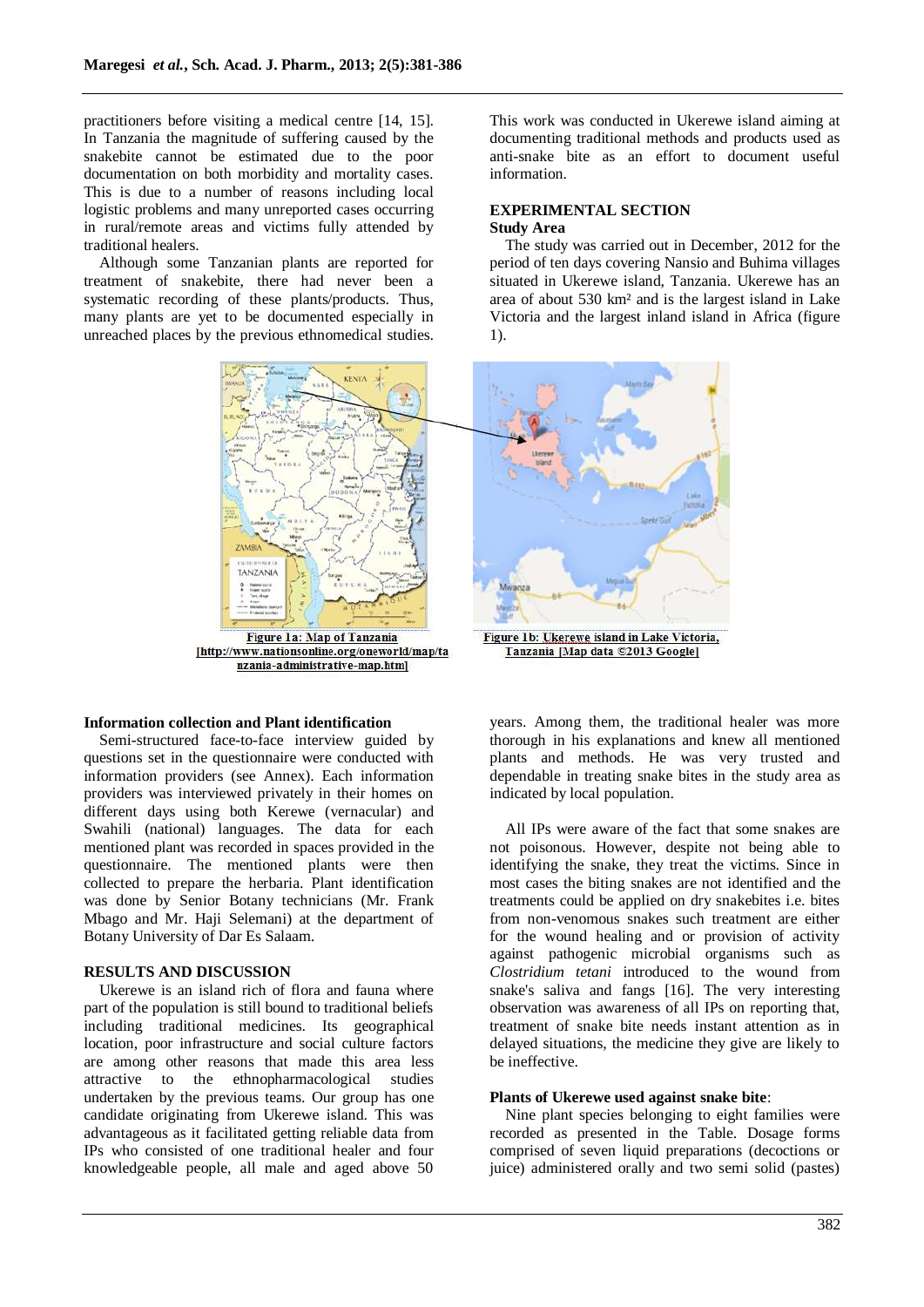applied topically on wounds or incisions. Parts mentioned included leaves, roots, stem seeds and whole plant whose frequency of mentioned is presented in Figure 2. Plants frequency of mention was ranging 60 - 100% indicating on the reliability of information.

*Jasminum fluminense* scored 100% followed by *Ximenia cafra* and *Annona senegalensis* each scoring 80%. The values were obtained using the formulae below;

Plant Frequency of Mention = (No. of mentioning IPs  $\div$  Total No. of IPs)  $\times$  100



**Figure 2: Proportions of plant parts**

| Table 1: Some Plants Used as Anti Snake Bite in Ukerewe Island - Tanzania |  |  |  |
|---------------------------------------------------------------------------|--|--|--|
|---------------------------------------------------------------------------|--|--|--|

| Family<br>botanical<br>and<br>names and<br><b>Voucher</b><br>specimen<br>number | Habit               | <b>Local name</b>                           | Frequency<br>of mention | <b>Plant</b><br>parts<br>used | Method of preparation and<br>adminisration                                                                                                            |
|---------------------------------------------------------------------------------|---------------------|---------------------------------------------|-------------------------|-------------------------------|-------------------------------------------------------------------------------------------------------------------------------------------------------|
| <b>Acanthaceae</b><br>Crassocephalum<br>manii<br>(Hook. f.)<br>(UK MAS 08)      | Shrub               | Mgangogango<br>(Kerewe)                     | 3                       | Leaves                        | decoction is taken<br>Leaves<br>orally.                                                                                                               |
| Thunbergia alata Bojer ex<br>Sims<br>(UK MAS 04)                                | Herb                | Nyakatao<br>(Jita, Kerewe)                  | 3                       | Leaves                        | Fresh powdered leaves or<br>dried powder is mixed with<br>water to give a paste which is<br>applied in a small incision<br>made in the affected area. |
| Annonaceae<br>Annona senegalensis Pers<br>(UK MAS 06)                           | Tree                | Likonyo<br>(Jita)                           | $\overline{4}$          | <b>Stem</b><br>and<br>Leaves  | Decoction of stem and leaves<br>is taken orally.                                                                                                      |
| <b>Asteraceae</b><br>Conyza Canadensis<br>L.<br>Cronq.<br>(UK MAS 03)           | Herb                | Akamwisanga<br>(Kerewe)                     | 3                       | Whole<br>plant                | Decoction of whole plant is<br>taken orally.                                                                                                          |
| Fabaceae<br>Phaseolus radiatus L.<br>(UK MAS 09)                                | Creepin<br>g plants | Ebhisanda<br>(Jita)<br>Choroko<br>(Swahili) | 3                       | <b>Seeds</b>                  | Powder of seeds mixed with<br>honey then rub to the area<br>after small razor incision.                                                               |
| <b>Malvaceae</b><br>rhomboidea<br>Triumfetta<br>Jacq.<br>(UK MAS 05)            | Herb                | Kulibha<br>(Kerewe)                         | 3                       | Leaves                        | Powdered leaves are tied to<br>the affected site and decoction<br>taken orally only once a day.                                                       |
| <b>Olacaceae</b><br>Ximenia cafra Sond.<br>(UK MAS 07)                          | Tree                | Lisheka<br>(Jita)                           | $\overline{4}$          | Roots                         | Decoction of dried roots is<br>drunk and part of it used to<br>wash the sufferer's cloth.                                                             |
| <b>Olaceae</b><br><b>Jasminum</b><br>fluminense<br>Vell.                        | Climber             | Linyafwila<br>(Jita)                        | 3                       | leaves                        | Leaves<br>are pounded and<br>compressed in cotton cloth to<br>get the juice which is taken                                                            |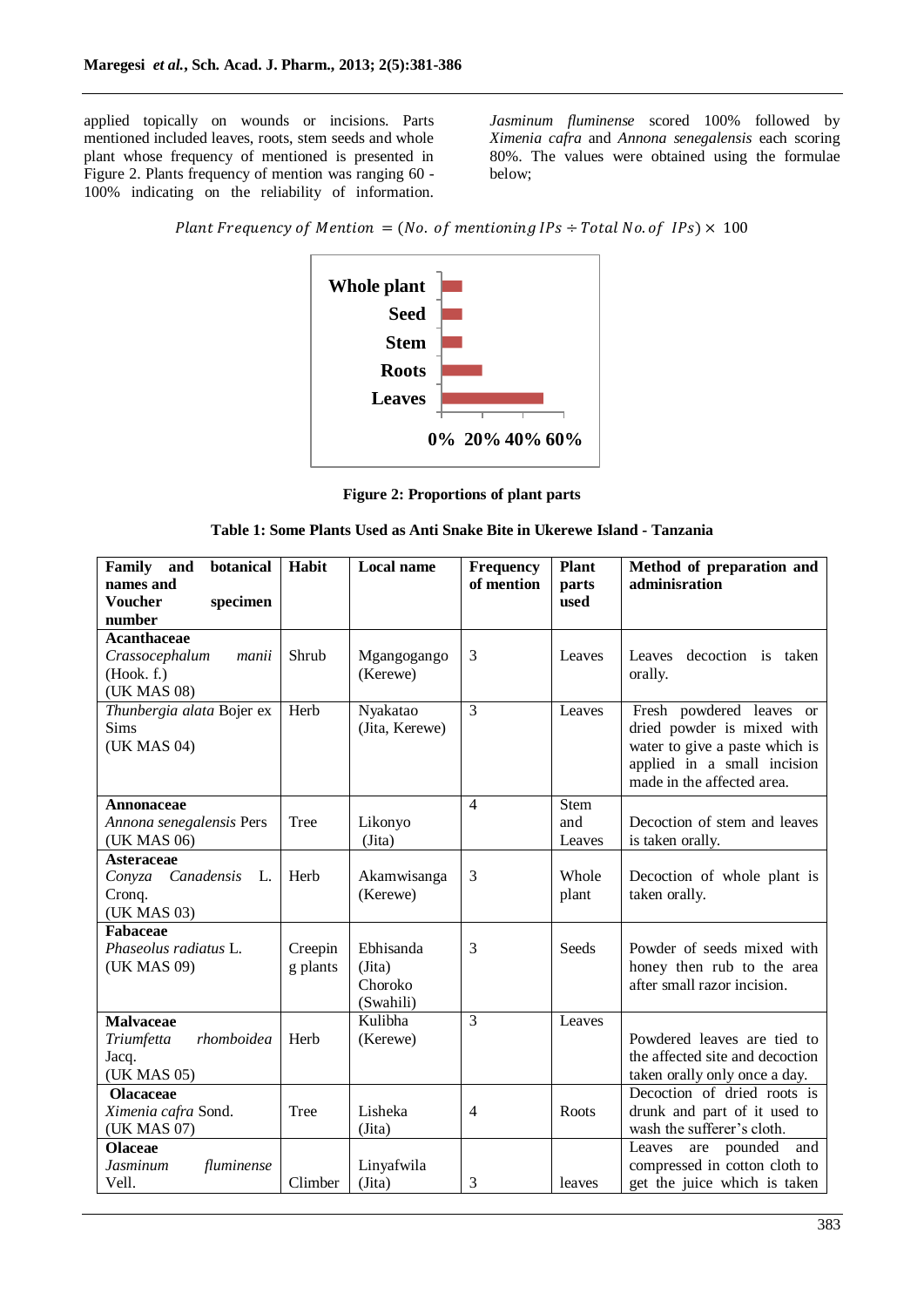| (UK MAS 01)                                                             | Lulebhwa<br>mbusi<br>(Kerewe)          |       | orally twice a day.                                       |
|-------------------------------------------------------------------------|----------------------------------------|-------|-----------------------------------------------------------|
| Poaceae<br>Sporobolus<br><i>pyramidalis</i> Grass<br>Beauv. (UK MAS 02) | Chinswi<br>or<br>Kurumuzya<br>(Kerewe) | Roots | Decoction of roots,<br>taken<br>orally three times a day. |

Literature shows that some of the plants recorded in this study have been reported in previous studies although in some cases the phytoorgans, preparation method and route of administration differ. There are also related species used for the same purpose. In case of *Jasminum fluminense* besides leaves, root/root bark are also used. Instant and frequent chewing of leaves is recommended [17, 18, 19]**.** For *Annona senegalensis*  either root or leaf paste are applied on the wound and leaves are chewed swallowing the juice [19, 20, 21, 22, 23] Furthermore, the biological testing of the root bark methanol extract of *A. senegalensis* was found to inhibit *Naja nigricotlis nigricotlis* venom induced mortality, toxicity and enzymatic activity in experimental models [24]. In Uganda *Crassocephalum manii* is used against poisoning including snake bites [25] while related species like *Crassocephalum rubens* is used as antidote against any form of poisoning and *Crassocephalum bojeri* reported as antidote to the uspecified poison [18]. In Kenya *Triumfetta rhomboidea* root infusion is applied on the bitten site [21]. The paste of leaves and stems of *Thunbergia alata* is also against snakebite [26].

Regarding *Conyza canadensis,* no antisnake report was found but leaves of *Conyza persicifolia* are used to treat snake bite [18] and the leaf infusion of *Conyza sumatrensis* (Retz) is drunk as an antidote for puff adder (*Bits arietans*) bites [21]. The same applies to *Phaseolus radiates* where *Phaselous mungo* is used for snake-bite and scorpion-sting remedy [17].

## **Other methods used against snake bite**

**Tight tying around the limb (tourniquets) followed by incision:** The tying is believed to retard the venom spread and the incision in the wound's area is for removing snake's fang and draining the intoxicated blood. Incision practice was in the past accepted but it is nowadays questioned after animal experiment showing that, systemic venom absorption is almost started instantly [27, 28]. Traditional incision procedures are sources of microbial infection. To avoid this, some IPs reported to use salt water and *gongo* i.e. home-made liquor (spirit) illegally consumed in the area for cleaning the wounds. They also believe that, both antivenom and antimicrobial activities are taken care by the topical preparation provided.

**The use of snake stones (black stones):** A stone is tied against incision made in the wounded area. These snake stone are extremely absorbent and used to draw the venom out of snake bites limiting the venom circulation. The snake stones are either porous minerals stones or porous charcoal prepared from animal and snake bones. The application of snake stone is popular in African and other continents. It bears different names such as; viper's stone, the black stone, or serpent-stone etc. Acceptability of using these stones depends on the experience of the country/community on snake bite injury. Some countries like Peru, each nurse student is obliged to make one stone as a part of the first aid module. As a rule, people working in the plantations should be provided with a black stone [16]. Besides snake bite treatment, black stones highly recommended for use against, scorpions, spiders and other poisonous insects [29]. In Tanzania black stones are sold in market by herbalists or vendors. In rural areas most of families keep stones for emergency use. Despite snake stones remaining popular in various countries the method is not considered effective in modern medicine. Medical studies revealed that, black stone possess no efficacy to treat snake bites [30, 31]. Thus, the benefit of using snake stones is to provide psychotherapy by keeping victim calm and in so doing avoiding the acute stress reaction which increases blood flow and endangering the victims [16] On the other hand, application of snake stone is blamed for contributing to the delay in seeking appropriate medical care, while tourniquets and unnecessary surgical procedures worsen the morbidity [32].

**The use of magnets:** These are believed to have the ability of immobilizing the snake venoms.

# **Other useful Information**

All IPs referred the term 'a day' as 12 hours and were concerned with age but not weight when determining the amount to given. The duration of medicine intake was 3 to 7 days. They believe that the plants used are not toxic as they have never experienced any problem. Patient's follow up was reported as necessary to monitor the progress and decide if the medicines given are effective. All Information providers were willing to show some of the plants. There is a need to inquire more about the unmentioned plants which may require monetary incentive.

## **CONCLUSION**

Snake bite is a public health problem that does not seem to be alarming since the epidemiological data does not represent the actual prevalence, as many incidences remain unreported. This study is reporting on plants and other methods used to treat snake bite. The use *Conyza canadensis, Ximenia caffra, Phaseolus radiatus* and magnets are reported for the first time while other plants and methods had been documented before. The use of Ximenia caffra however, was not supported by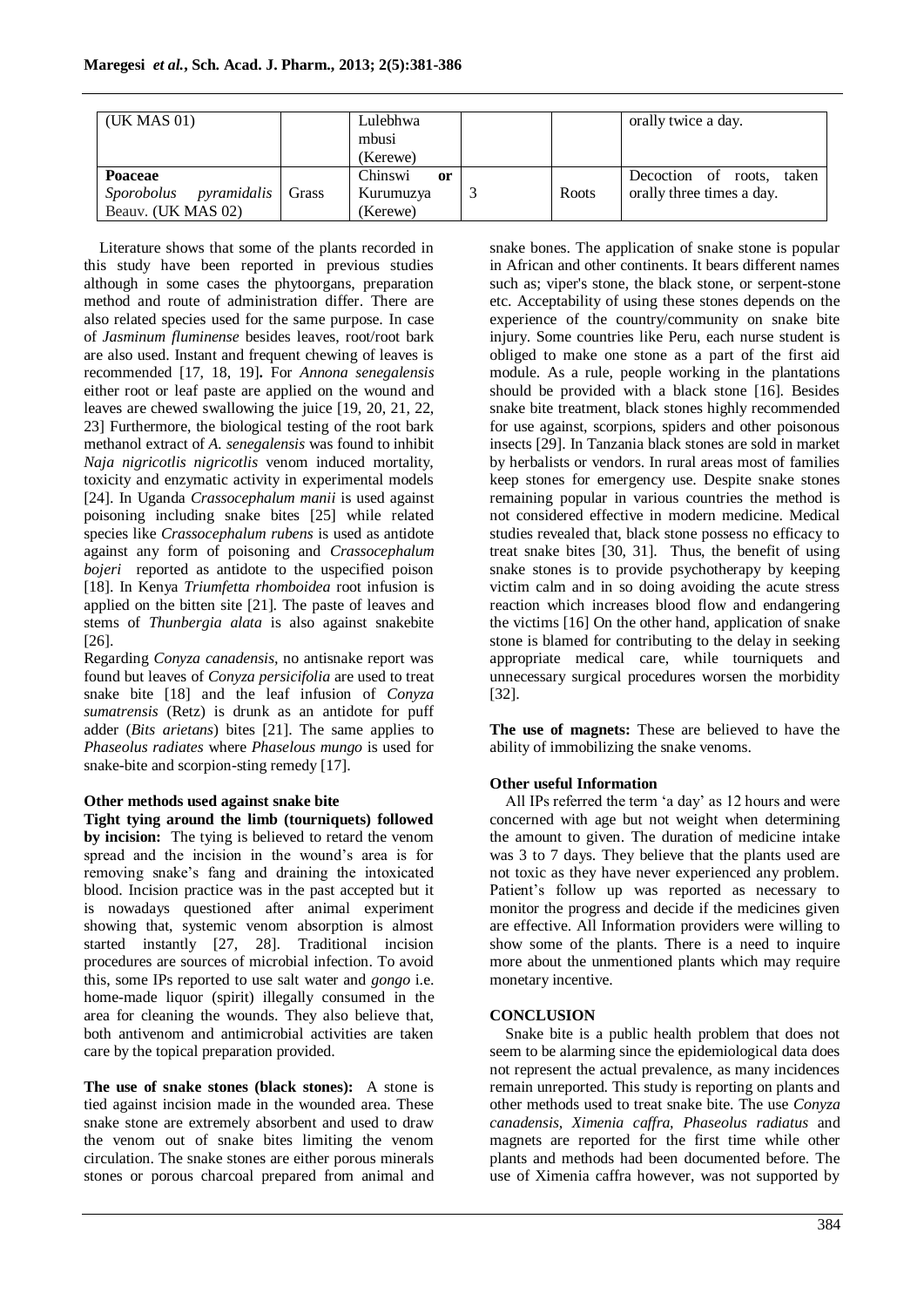any plant from the same genus. Plants frequency of mention was 60% or above indicating that, IPs were genuine in revealing the information. Plants reported in this study but untested for antisnake venom activity require scientific verification to confirm efficacy and safety. Furthermore, bioguided isolation of active compounds and or standardization of the drugs are worth doing. The later will be of benefit in rural areas where snake bite is a serious public health hazard.

#### **ACKNOWLEDGEMENT**

We are very indebted to the information providers for their cooperation and willingness to reveal information which is presented herein.

### **REFERENCES**

- 1. Chippaux JP; Snake-bites; Appraisal of global situation. Bull. World Health Org., 1998; 76:515-24.
- 2. Dey A, Nath De J; Phytopharmacology of Antiophidian Botanicals: A Review. International Journal of Pharmacology, 2012; 8(2):62-79.
- 3. Gutiérezz JM, Theakston RGD, Warell DA; Confroting neglected disease of snake bite envoming. The need for a global partnership. PLos Med., 2006, 3(6): e150.
- 4. Bon C, Goyffon M; Envenomings and their treatments. Lyon: Editions Fondation Marcel Mérieux, 1996.
- 5. Das K; Medicinal Plants for Snakebite Treatment.- Future Focus. Ethobotanical leaflets, 2009; 13: 508-521.
- 6. Cannon R, Ruha AM, Kashani J; Acute hypersensitivity reactions associated with administration of crotalidae polyvalent immune Fab antivenom., Ann Emerg Med., 2008; 51:407-411.
- 7. http//:www.physicianbyte.com/snakCon\_Snak eVenomNeutralization\_Antony.aspx
- 8. [Blaylock RS;](http://www.ncbi.nlm.nih.gov/pubmed?term=Blaylock%20RS%5BAuthor%5D&cauthor=true&cauthor_uid=6762927) The treatment of snakebite in Zimbabwe [Cent. Afr. J. Med.,](http://www.ncbi.nlm.nih.gov/pubmed/6762927) 1982; 28(10): 237-246.
- 9. [Houghton PJ,](http://www.ncbi.nlm.nih.gov/pubmed?term=Houghton%20PJ%5BAuthor%5D&cauthor=true&cauthor_uid=8331959) [Osibogun IM;](http://www.ncbi.nlm.nih.gov/pubmed?term=Osibogun%20IM%5BAuthor%5D&cauthor=true&cauthor_uid=8331959) Flowering plants used against snakebite. [Journal of](http://www.ncbi.nlm.nih.gov/pubmed/8331959)  [Ethnopharmacol.,](http://www.ncbi.nlm.nih.gov/pubmed/8331959) 1993, 39(1):1-29.
- 10. Kunjam, SR, Jadhav SK and Tiwari KL; Traditional Herbal Medicine for the treatment of Snake Bite and Scorpion Sting by the tribe of Soudh Surguja, Chhattisgarh, India. Medicinal Aromatic plants, 2013; 2: 1.
- 11. Mors WB, do Nascimento MC, Pereira BMR, Pereira NA; Plant natural products active against snake bite - the molecular approach. Phytochemistry, 2000; 55: 627-642.
- 12. Binorka SV, Jani DK; Profile of Medicinal plants with anti-ophidian property. Journal of Pharmaceutical and Scientific Innovation, 2012; 1(5): 13-20.
- 13. [Gupta](http://www.ncbi.nlm.nih.gov/pubmed/?term=Gupta%20YK%5Bauth%5D) YK, [Peshin](http://www.ncbi.nlm.nih.gov/pubmed/?term=Peshin%20SS%5Bauth%5D) SS; Do Herbal Medicines Have Potential for Managing Snake Bite Envenomation? Toxicol Int., 2012; 19(2): 89- 99.
- 14. WHO; Snake antivenoms, 2010, Fact sheet No. 337, Available from <http://www.who.int/> mediacentre/ factsheets/fs337/en/
- 15. Hasson SS, Al-Jabri AA, Sallam TA, Al-Balushi MA, Mothana RA; Antisnake Venom Activity of Hibiscus aethiopicus L. against Echis ocellatus and Naja n. nigricollis. Journal of Toxicology, 2010; 2010: 837864
- 16. <http://en.wikipedia.org/wiki/Snakebite>
- 17. Watt JM, Breyer Brandwijk MG; Medicinal and poisonous plants of Southern and Eastern Africa. Livingstone.  $2<sup>nd</sup>$  edition, E & S. Livingstone Ltd. Edinburgh, London. 1962.
- 18. Kokwaro JO; Medicinal plants from East Africa. East African Literature Bureau, 1976.
- 19. Gomes A, Das R, Sarkhel S, Mishra R, Mukherjee S, Battacharya S, Gomes A; Herbs and herbal constituents active against snake bite. Indian Journal of Experimental Biology, 2010, 48:865-878.
- 20. Hedberg I, Hedberg O; Inventory of plants used in traditional medicine in Tanzania. I. Plants of the families Acanthaceae to Cucurbitaceae. Journal of ethnopharmacology, 1982; 6: 29-60.
- 21. Owour BO, Kisangau DP; Kenyan Medicinal plants used as Antivenin; a comparison of plant usage. Journal of Ethnobiology and Ethnomedicine, 2006, 2:7.
- 22. Haerdi, F; Die Eingeborenen heilpflanzen des Ulanga – distriktes Tanganyika (Ostafika). Acta Tropica, 1964; Supplement 8: 1- 278.
- 23. Amui SF, Puga RD, Soares AM, Giuliatti S; Plant-antivenom: Database of anti-venom medicinal plants. Electronic Journal of Biotechnology, 2011; 14: 1-9.
- 24. Adzu B, Abubak MS, Izebe KS, Akumuka DD, Gamaniel KS; Effect of Annona senegalensis rootbark extract on Naja nigricotlis venom in rats. Journal of Ethnopharmacology, 2005, 96: 507-513.
- 25. Namukobe J, Kasenene JM, Kiremirea BT, Byamukamaa R, Kamatenesi-Mugisha M, Krief S, Dumontetd V, Kabasa JD; Traditional plants used for medicinal purposes by local communities around the Northern sector of Kibale National Park, Uganda. Journal of Ethnopharmacology, 2011, 136: 236-245.
- 26. Durand JM; Les plantes bienfaisantes du Ruanda et de l'Urundi. Astrida, Groupe scolaire, 1960.
- 27. Russel FE; Snake venom poisoning. Philadelphia JB Lippincott Company, 1980.
- 28. Reid AH; Venomous bites and stings. In Black JA, editor, Paediatric Emergencies. London: Butterworths. 1979.